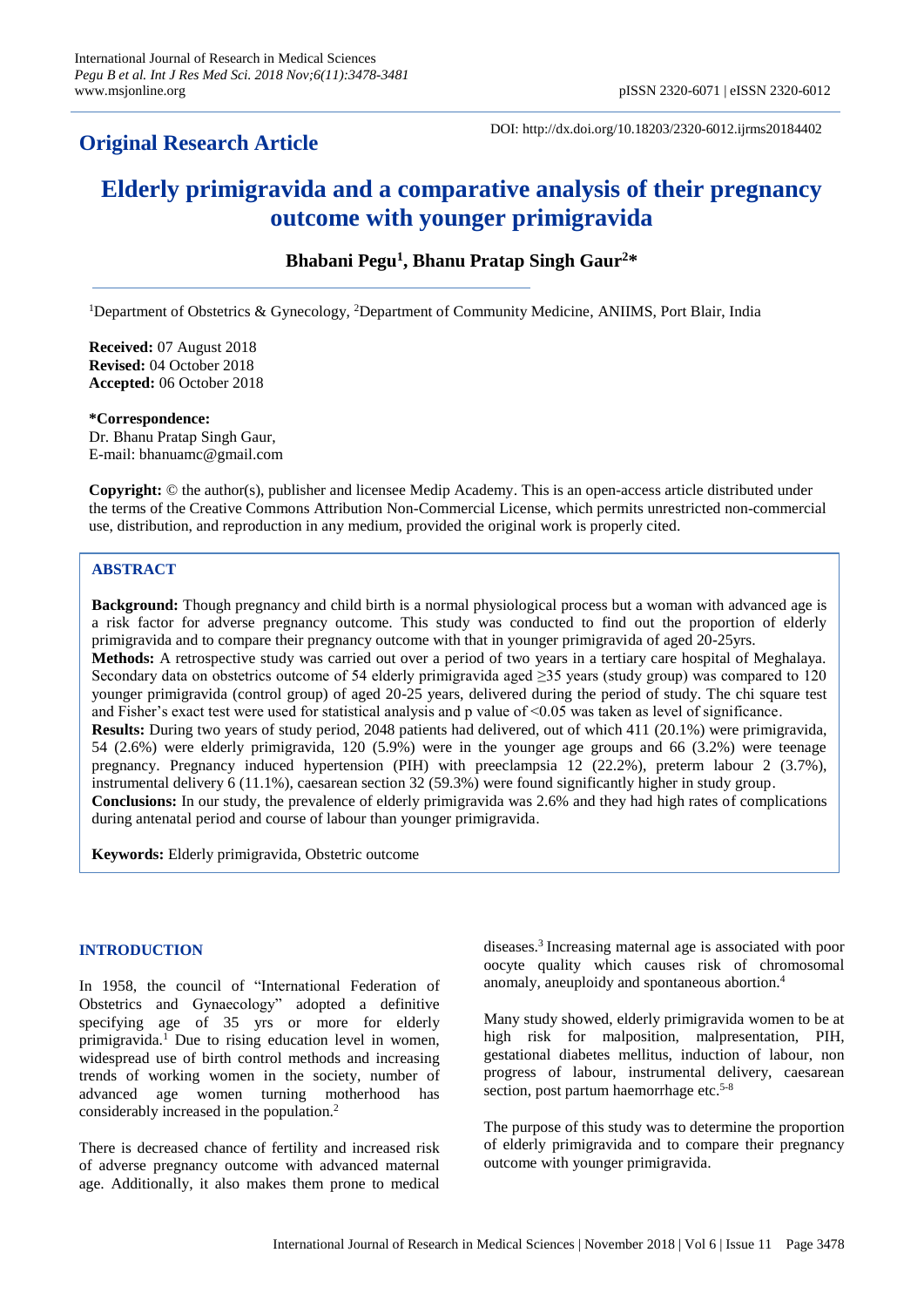# **METHODS**

This retrospective study was carried out at a tertiary care teaching hospital of Meghalaya from April 2012 to March 2014. The ethical clearance was taken from the Institutional ethics committee. Total 2048 women who had delivered during this two years period constituted the study population.

Operation definition used in this study: (1) elderly primigravida: women who were having first pregnancy at the age of  $\geq$ 35 years (2) teenage pregnancy: women having pregnancy at the age less than 20 years.

#### *Inclusion criteria*

- All Elderly Primi Gravida during the study period as case group.
- Primi Gravida aged between 20-25 years as control group.

#### *Exclusion criteria*

- Teenage Pregnancy less than or equal to 19 years.
- Primi Gravida age between 26-34 years.

A total of 411 (20.1%) women were primigravida. The obstetrics outcome of 54 (2.6%) elderly primigravida (study group) was compared with 120 (5.8%) younger primigravida (control group) aged between 20-25 years. Women with teenage pregnancy aged <20years 66 (3.2%) were excluded from the analysis.

Secondary data were collected regarding sociodemographic status, any previous medical diseases like diabetes mellitus, chronic hypertension, history of proper antenatal check-up including immunization, any

complications during antenatal period, mode of delivery, birth weight of baby etc. from outpatient department and delivery registers. All necessary data were collected in a predesigned proforma.

The results are analyzed using Microsoft Excel 2010 version. The data are expressed in terms of frequency and percentage. Chi square test and Fisher's exact test are used as a test for significance and p value of  $\leq 0.05$  was taken as level of significance.

#### **RESULTS**

All elderly primigravida were booked case and 48 (88.9%) were had qualification of graduate and above whereas in younger primigravida 88 (73.3%) were booked and 70 (79.5%) were graduate and above. Both the groups were having spontaneous pregnancy. Age distribution of primigravida women is shown in Table 1.

Table 2, showing 3 (5.6%) elderly primigravida were having chronic hypertension and this was not seen in control group. 12 (22.2%) had PIH and preeclampsia in elderly primigravida and 9 (7.5%) had in control group and the difference was found significant statistically ( $\gamma^2$ = 7.606 and  $p<0.05$ ).

#### **Table 1: Age distribution of all primigravida women.**

| Age group (Years) | <b>Frequency</b> | Percentage (%) |
|-------------------|------------------|----------------|
| $<$ 20            | 66               | 16.1           |
| $20 - 25$         | 120              | 29.2           |
| $25 - 30$         | 93               | 22.6           |
| $30 - 35$         | 78               | 19             |
| $>35-40$          | 54               | 13.1           |
| Total             | 411              | 100            |

#### **Table 2: Complication in antenatal period.**

| <b>Type of complications</b>               | <b>Study group</b><br>$(n=54)$ | <b>Control group</b><br>$(n=120)$ | $\chi^2$ and p value          |
|--------------------------------------------|--------------------------------|-----------------------------------|-------------------------------|
| Chronic HTN with superimposed preeclampsia | $3(5.6\%)$                     |                                   | $p<0.05*$                     |
| PIH and preeclampsia                       | 12 (22.2%)                     | 9(7.5%)                           | $\chi^2$ =7.606, df=1, p<0.05 |
| <b>IUGR</b>                                | $8(14.8\%)$                    | $10(8.3\%)$                       | $\chi^2$ =1.687, df=1, p>0.05 |
| Preterm                                    | $2(3.7\%)$                     |                                   | $p > 0.05*$                   |
| <b>GDM</b>                                 | $3(5.6\%)$                     |                                   | $p<0.05*$                     |

**\***Fisher's Exact Test

Eight number of (14.8%) elderly primigravida had IUGR baby whereas 10 (8.3%) had in control group. The difference between both the groups was not significant  $(\chi^2 = 1.687 \text{ and } p > 0.05).$ 

Two (3.7%) cases of preterm labour and three (5.6%) cases of gestational diabetes mellitus (GDM) were seen in elderly primigravida whereas in control group no case had been seen.

Table 3, showing significantly higher rates of induced labour 22.2%, fetal distress 25.9% and non-progress of labour38.8% compare to control group whereas postpartum haemorrhage between both the groups were insignificant.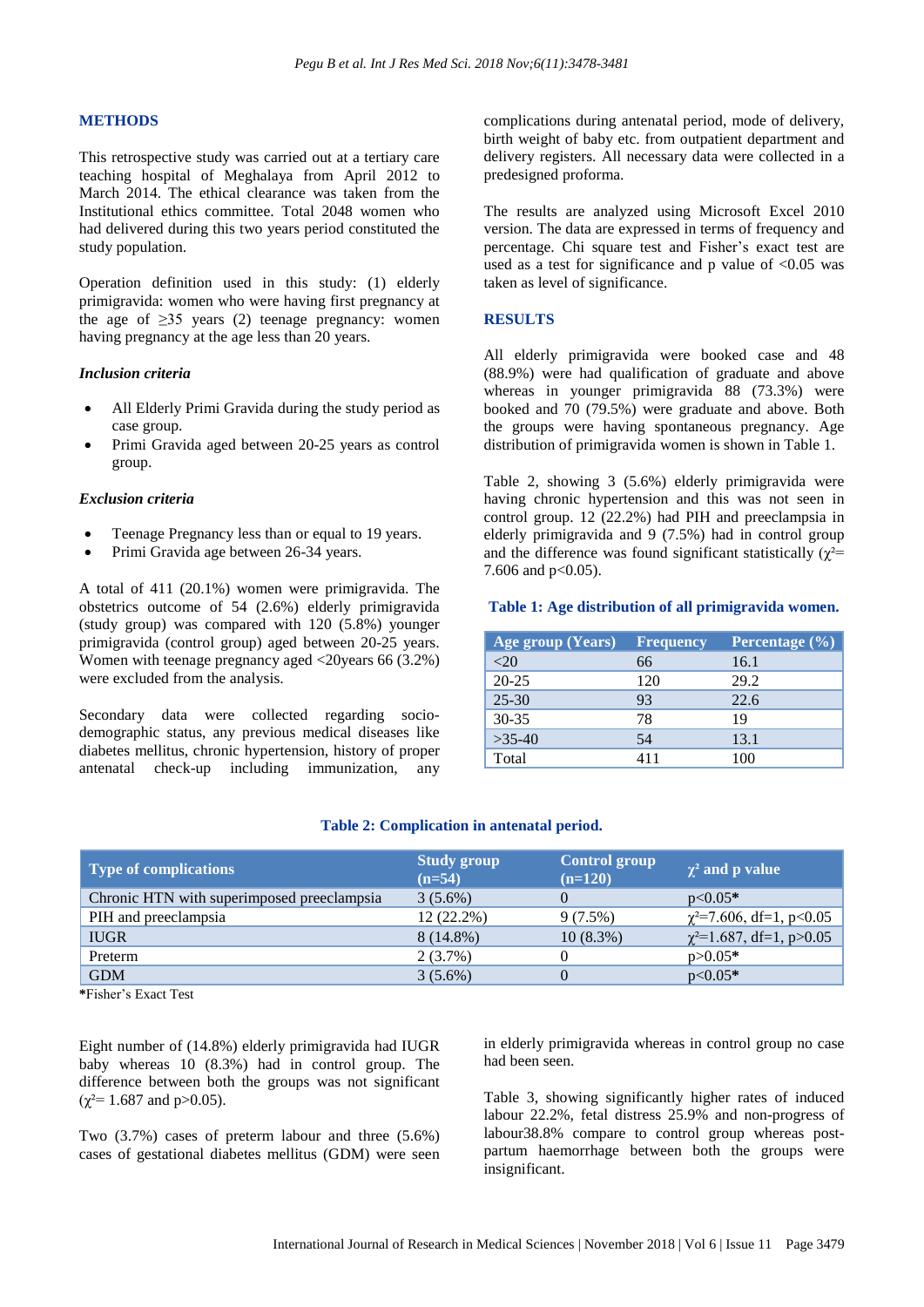Table 4, showing significant difference ( $\chi^2$ = 36.489and p<0.05) in caesarean section rate between both the groups. Higher rate had been reported 32 (59.3%) in elderly primigravida compared to control group 20  $(16.7\%)$ .

Six (11.1%) elderly primigravida had instrumental delivery whereas eight (6.7%) had in control group. The difference was found statistically significant ( $\chi^2$ = 6.586 and  $p<0.05$ ).

#### **Table 3: Complications during labour.**

| <b>Complication</b>     | Study group $(n=54)$ | Control group $(n=120)$ | $\chi^2$ and p value           |
|-------------------------|----------------------|-------------------------|--------------------------------|
| Induced labour          | $12(22.2\%)$         | $9(7.5\%)$              | $\chi^2$ =7.606, df=1, p<0.05  |
| Fetal distress          | 14 (25.9%)           | $10(8.3\%)$             | $\chi^2$ =9.694, df=1, p<0.05  |
| Non progress of labour  | 21 (38.8%)           | 18 (15%)                | $\chi^2$ =12.221, df=1, p<0.05 |
| Post partum haemorrhage | 4 (7.4%)             | 2(1.7%)                 | $p > 0.05*$                    |

\*Fisher's Exact Test

#### **Table 4: Different modes of delivery.**

| Mode of delivery | Study group $(n=54)$ | Control group $(n=120)$ | $\gamma^2$ & p value        |
|------------------|----------------------|-------------------------|-----------------------------|
| Normal           | 16(29.6%)            | 92 (76.6%)              |                             |
| Instrumental     | $6(11.1\%)$          | 8 (6.7%)                | $\gamma^2 = 6.586$ , p<0.05 |
| <b>LSCS</b>      | 32 (59.3%)           | 20(16.7%)               | $\chi^2$ =36.489, p<0.05    |

#### **Table 5: Neonatal outcome.**

|                          | Study group $(n=54)$ | Control group $(n=120)$ | $\chi^2$ & p value             |
|--------------------------|----------------------|-------------------------|--------------------------------|
| Low birth wt. $(<2.5kg)$ | 9(16.7%)             | $10(8.3\%)$             | $\chi^2$ =2.659, df=1, p>0.05  |
| Still birth              | 1 (1.8%)             | $2(1.6\%)$              | $p > 0.05*$                    |
| Neonatal death           | $2(3.7\%)$           | $1(0.8\%)$              | $p > 0.05*$                    |
| Congenital malformation  | 1 (1.8%)             |                         | $p > 0.05*$                    |
| Low Apgar score          | 17 (13.5%)           | 9(7.5%)                 | $\chi^2$ =16.852, df=1, p<0.05 |

\*Fisher's Exact Test

Table 5, showing that nine (16.7%) low birth weight (LBW) babies delivered by elderly primigravida while ten (8.3%) LBW babies were seen in control group ( $\gamma^2$ = 2.659 and p>0.05). LBW babies include both IUGR and preterm deliveries. Elderly primigravida had 17 (13.5%) low Apgar score babies in contrast younger primigravida had 9 (7.5%) low Apgar score babies. The difference between both the groups was found statistically significant ( $\chi^2$ =16.852, p<0.05). A congenital malformed baby was seen in study group, who died after birth.

#### **DISCUSSION**

In the present study, the prevalence of elderly primigravida was found to be 17.8% whereas in another study conducted by Chan BC et al, prevalence of 24.9% was reported.<sup>9</sup> Three cases (5.65%) had chronic hypertension with superimposed preeclampsia and 12 (22.2%) had pregnancy induced hypertension and preeclampsia in study group whereas in control group nine (7.5%) had PIH and preeclampsia and none had chronic hypertension. The above findings showed significant different in contrast to study by Shehadeh A where no significant difference was found.<sup>1</sup>

In this study, IUGR (14.8% vs. 8.3%, p>0.05) and preterm (3.7% vs. 0%, p>0.05) results were found

statistically insignificant in both the groups and the findings were dissimilar to what was noticed in other studies.10,11 The rate of gestational diabetes was significantly high in the study group (5.6%) and no case found in control group. Similar results were found in the study conducted by Rajmohan L et al and Sahu et al.<sup>2,12</sup>

A significant difference about fetal distress has been seen between both the groups  $(25.9\% \text{ vs. } 8.3\%, \text{ p} < 0.05)$ . Bekowetz et al, also demonstrated an increase in fetal distress in women with advanced maternal age.<sup>13</sup> There was increased risk of instrumental vaginal delivery among elderly primigravida (11.1% vs 6.7%) in compare to control group which was statistically significant  $(\chi^2=6.586$  and p<0.05). Similar findings were reported in the study done by Yerushalm YJ et al.<sup>14</sup>

A total of 32 (59.3%) LSCS were done in elderly primigravida and only 20 (16.7%) had under gone in case of control case. The finding was statistically significant (p<0.05%) Increased risk of cesarean section in elderly primigravida have been reported by other authors.<sup>5,10</sup>

There were no significant findings observed in birth weight, still birth and neonatal death between both the groups except Apgar score. Similar findings were seen in the study conducted by Ezra et al.<sup>15</sup> Nine  $(16.7%)$  low